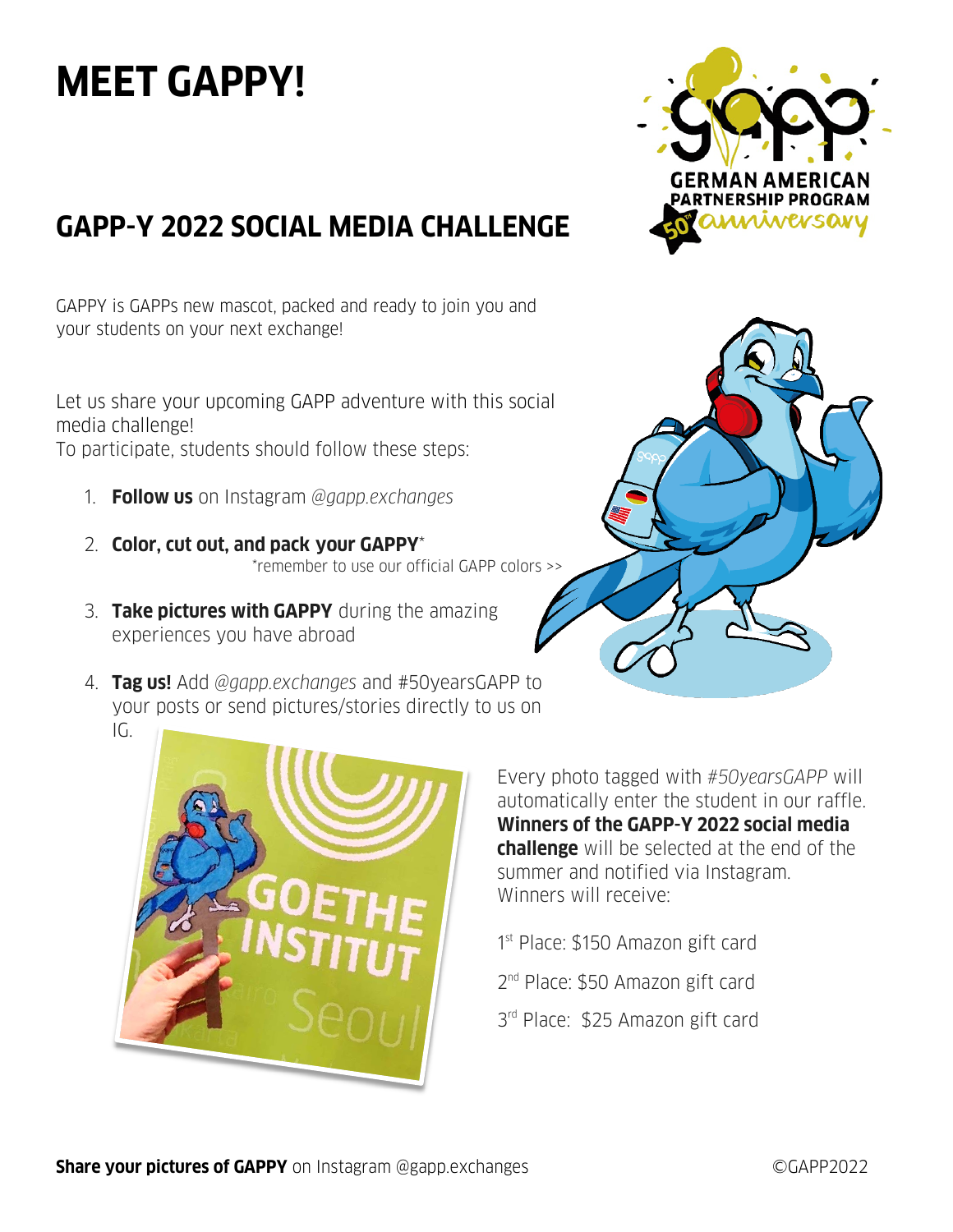# **MEET GAPPY!**

### **GAPPY is ready to travel!**

Color and cut out your GAPP travel companion and snap some pictures together at your favorite spots during your exchange!